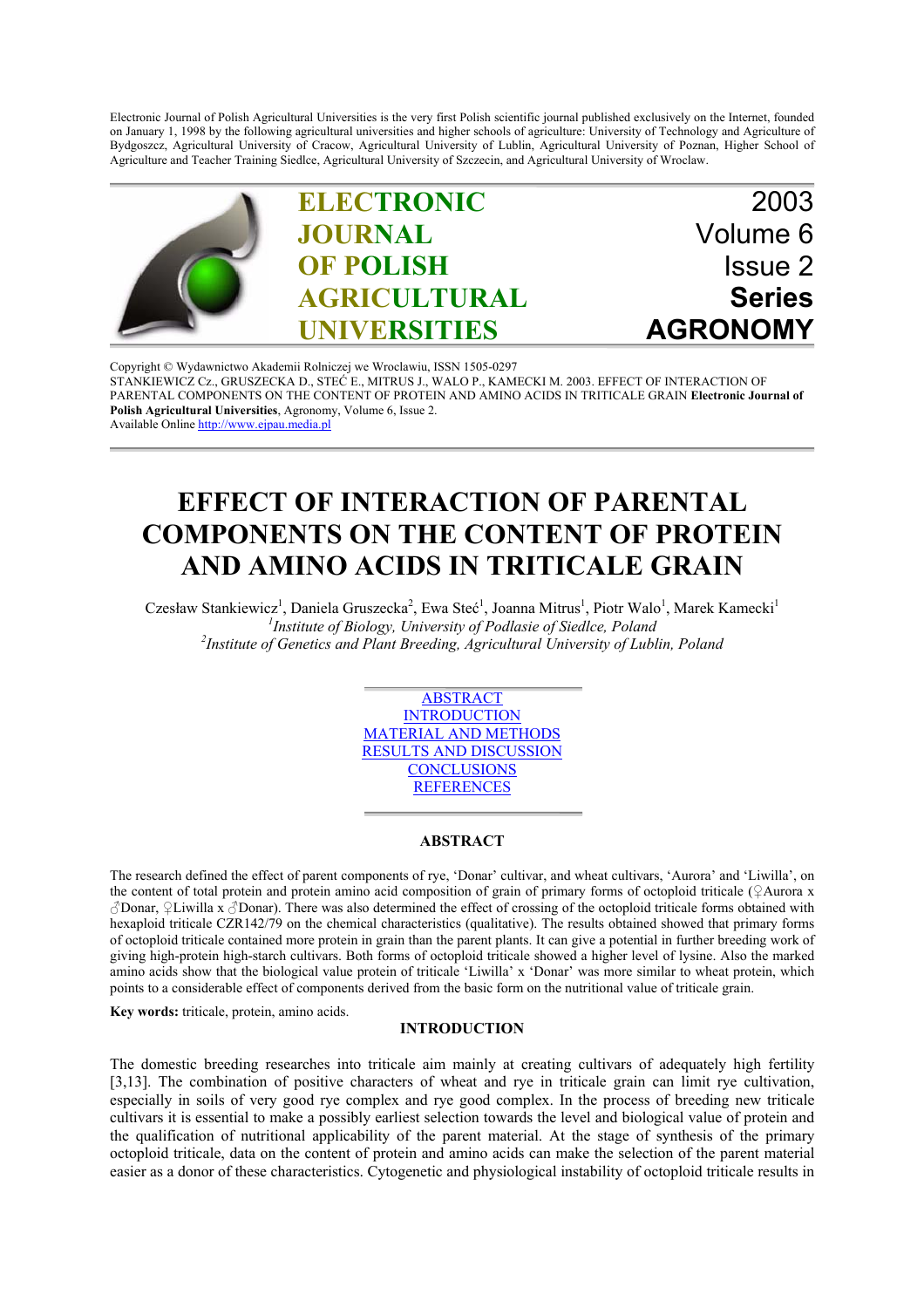this form is no practically cultivated in Poland. However with an inadequate selection, it is used to obtain highyielding cultivars of secondary hexapolid triticale. For that reason the evaluation of the nutritive value of selected octoploid triticale forms and their parental components can help to obtain from still 'evolutionary young' fodder grain cereal species [2,8].

The aim of the present research was to define the effect of parental components ( $\mathcal{Q}$  hexaploid 'Aurora', 'Liwilla' wheat and  $\beta$  diploid 'Donar' rye) on the content of total protein and the composition of amino acids of octoploid triticale grain protein. Also there was defined the effect of hexaploid CZR-142/78 triticale (octoploid triticale x 'Grana' wheat not containing genomes of tetraploid wheat but exclusively hexaploid AABB) on the content of the researched compounds in octoploid triticale.

## **MATERIAL AND METHODS**

The research included grain obtained from the glasshouse of the Institute of Genetics and Plant Breeding, the Agricultural University in Lublin. The research material was divided into two crossing combinations (Table 1). Primary octoploid triticale was created due to pollination of two cultivars of hexaploid wheat ('Aurora', 'Liwilla') with pollen of diploid rye ('Donar'). The primary forms of octoploid triticale obtained were additionally pollinated with pollen of hexaploid triticale CZR142/79 which showed high-yield values.

**Table 1. Cereals crossing combinations**

| Combination I                                  | Combination II                                  |  |
|------------------------------------------------|-------------------------------------------------|--|
| Wheat (6x) Aurora                              | Wheat (6x) Liwilla                              |  |
| $\vert$ Rye (2x) Donar                         | Rye (2x) Donar                                  |  |
| Triticale (8x) Aurora x Donar                  | Triticale (8x) Liwilla x Donar                  |  |
| Triticale (6x) CZR142/79                       | Triticale (6x) CZR142/79                        |  |
| Triticale (8x x 6x) Aurora x Donar x CZR142/79 | Triticale (8x x 6x) Liwilla x Donar x CZR142/79 |  |

Grain was harvested at full cereal ripening stage. The grain sample of 50 g was crushed with grinder. Total protein was defined from total nitrogen, using the protein conversion factor 5.70. Total nitrogen was determined with the Kjeldahl method [8,9]. Amino acids were determined with ion-exchange chromatography using autoanalyser of amino acids AAA-881. Grain samples prior to analysis were treated with a formic acid and hydrogen peroxide (9:1) solution and hydrogen bromide (40%) to transform methionine into MeSO<sub>2</sub>, and cysteine into CySO<sub>3</sub>H. Having completed the vaporisation, hydrolysis of 6n HCl was carried out at 120°C over 20 hours. After hydrolysis, the excessive amount of hydrochloric acid was vaporised, and diluted to 25 cm<sup>3</sup> [7,8,9]. All the chemical analyses were made in three replications. The evaluation of significance of differences in the chemical composition researched was made with variance analysis in completely randomised design and Duncan test at the significance level of  $P = 95\%$  [6].

## **RESULTS AND DISCUSSION**

The content of total protein in grain of the researched combination of crossings is given in Figs. 1-2. Octoploid triticale forms contained significantly more protein as compared with the parent plants. Crossing octoploid triticale 'Liwilla' x 'Donar' with hexaploid triticale CZR-142/79 significantly decreased the protein content in grain. However the content of total protein in octoploid triticale grain 'Aurora' x 'Donar', after being crossed with CZR-149/79 line did not undergo significant changes. The present research results obtained do not fully coincide with the results reported by some authors [10,14]. According to reports by Żurek et al. [14] the lowest content of total protein was observed in rye grain, while the highest – triticale grain. The content of protein in wheat grain was intermediate, while Sudba et al. [10] claim that the content of total protein in triticale grain of lines and cultivars remains similar to that of wheat and is higher than that of rye.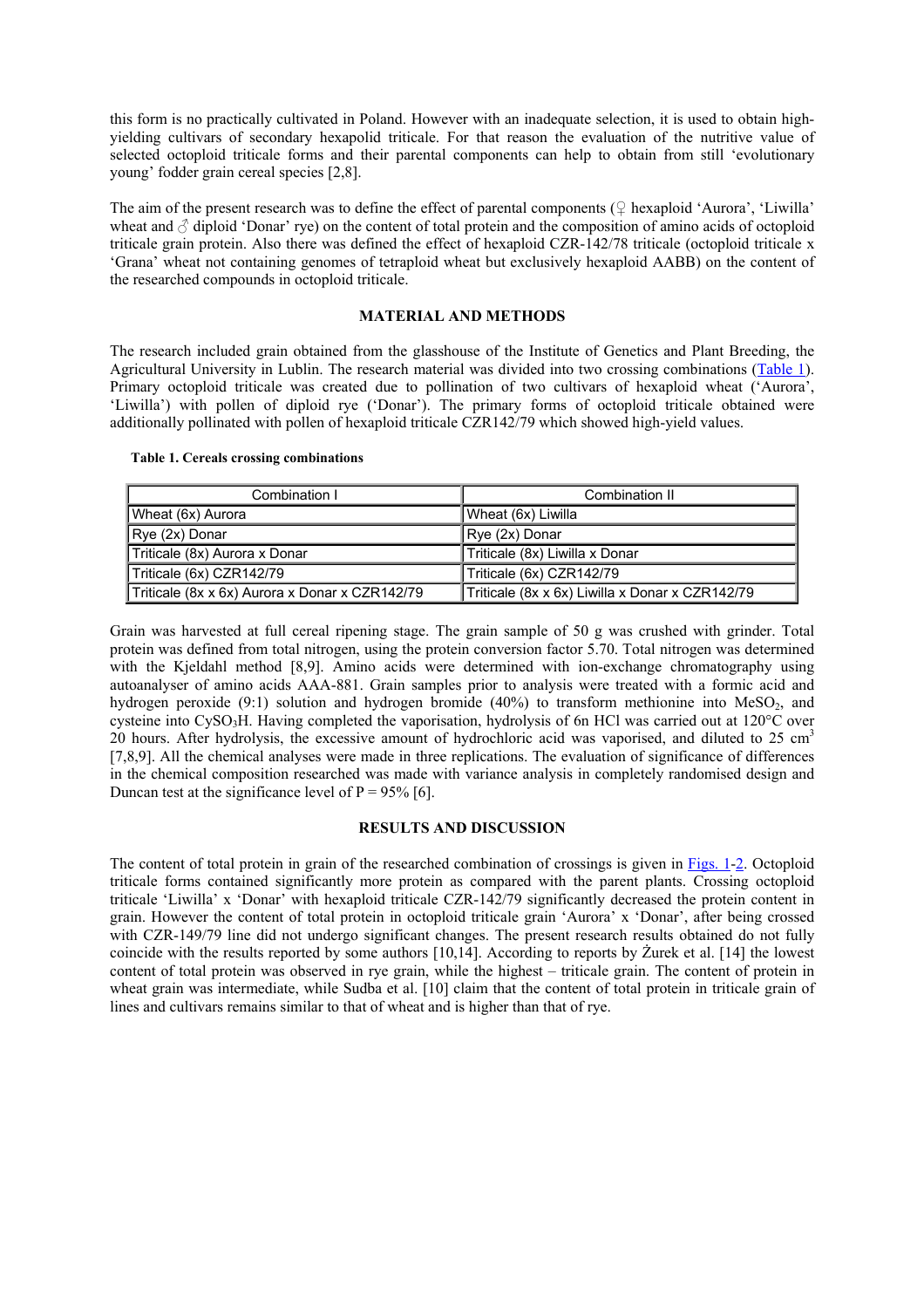**Fig. 1. Content of total protein in cereal grain – combination I**

**A – Aurora wheat,**

**C – CZR 142/79 triticale,**

**D – Donar rye, (A x D) x C – triticale,**

**A x D – triticale Aurora x Donar**

**Columns marked with the same letters did not differ significantly at P = 95%**



**Fig. 2. Content of total protein in cereal grain – combination II L– Liwilla wheat,**

**C– CZR 142/79 triticale,**

**D – Donar rye, (Lx D) x C – triticale,**

**Lx D – Liwilla x Donar triticale**

Columns marked with the same letters did not differ significantly at  $P = 95\%$ 



One of the methods leading to obtaining high-protein cultivars is the selection of the adequate parent material. The present research confirms that relationship. Also Larter et al. [4] presented the effect of parental forms on the content of protein in grain of primary hexaploids. The authors showed that the effect of tetraploid wheat is much stronger here than the effect of rye inbred lines used in crossing, although it was also significant.

A special importance for the biological value of triticale protein is attributed to exogenous amino acids, with lysine being one of the most important amino acids defining the fodder value of triticale grain [8,9,10,11,12,14].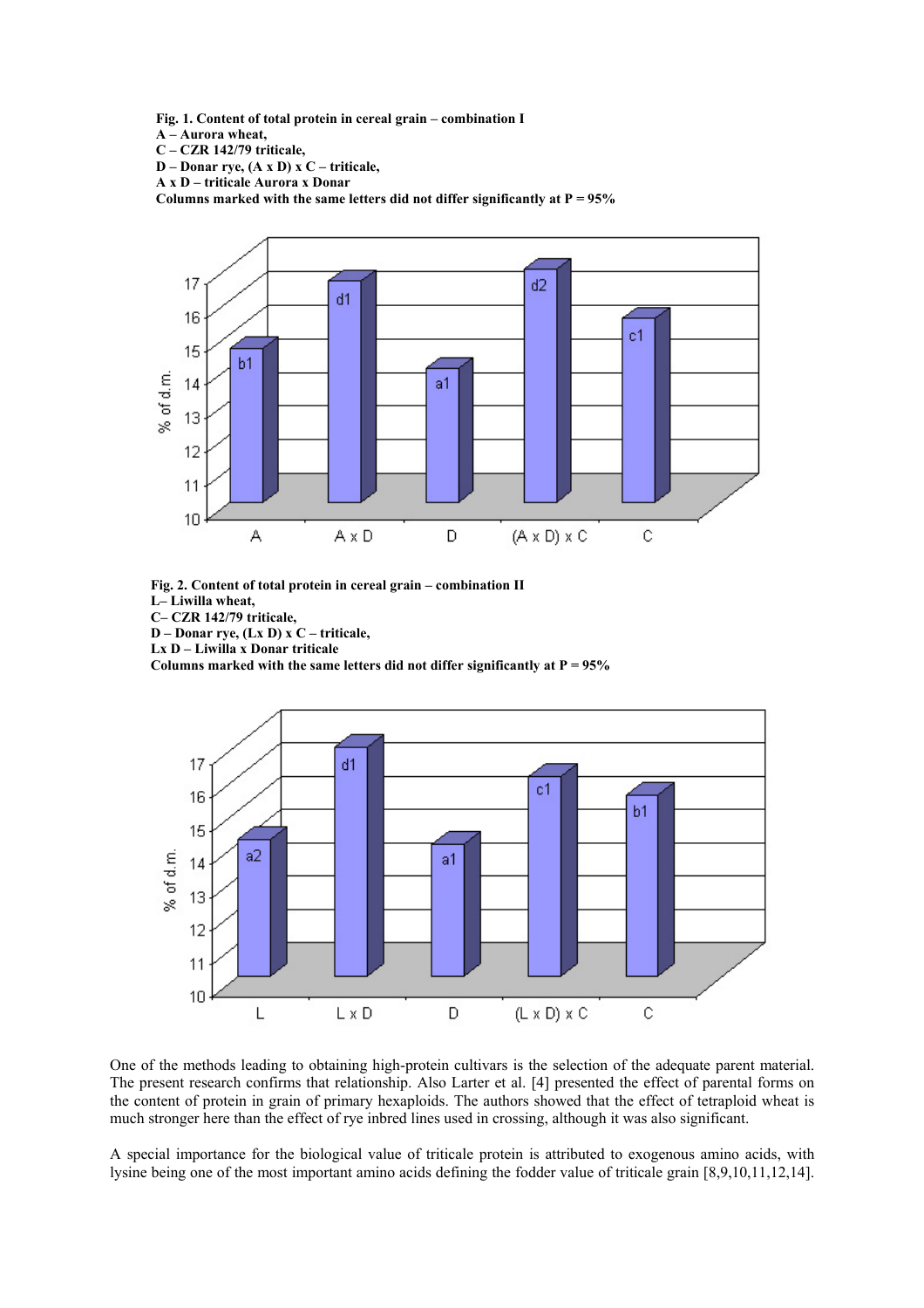The content of amino acids in the protein of cereals researched is presented in Tables 2-3. 'Aurora' x 'Donar' triticale grain protein did not show significant differences in the contents of lysine and valine as compared with the protein of 'Aurora' wheat and 'Donar' rye. Neither were there observed significant differences between octoploid triticale protein and wheat in their contents of arginine, CySO<sub>3</sub>H, MeSO<sub>2</sub>, threonine, serine, glutamic acid and valine. Octoploid triticale protein contained significantly less aspartic acid, glycine, alanine, isoleucine and phenylalanine and contained more slightly proline and leucine than the wheat grain protein. Octoploid triticale protein, as compared with rye protein did not differ significantly in their content of  $CySO<sub>3</sub>H$ , MeSO<sub>2</sub>, threonine, proline, glycine, methionine and phenylalanine. Additionally, as compared with the protein of rye grain, the triticale protein 'Aurora' x 'Donar' showed higher contents of: arginine, serine, glutamic acid and leucine and a lower level of aspartic acid, alanine and isoleucine. All that shows that the protein of octoploid triticale grain is similar in its contents of arginine, serine, and glutamic acid to rye grain protein and in the contents of proline, glycine and phenylalanine to wheat grain content.

|                     | Cereals              |                             |                                      |                                              |                        |  |
|---------------------|----------------------|-----------------------------|--------------------------------------|----------------------------------------------|------------------------|--|
| Amino acids         | Wheat<br>Aurora      | Triticale<br>Aurora x Donar | Rye<br>Donar                         | Triticale<br>(Aurora x Donar) x<br>CZR142/79 | Triticale<br>CZR142/79 |  |
| Lys                 | $3.36a_{2}$          | $3.65 a_4$                  | 3.80 $a_5$                           | $3.51a_3$                                    | 3.28 $a_1$             |  |
| Arg                 | $3.50 b_1$           | $3.88 b_3$                  | $2.56a_2$                            | $3.76 b_2$                                   | $2.49 a_1$             |  |
| CySO <sub>3</sub> H | $2.61a_5$            | $1.55a_4$                   | 1.45 $a_2$                           | 1.51 $a_3$                                   | 1.43 $a_1$             |  |
| Asp                 | $6.03 c_1$           | 5.54 $b2$                   | $6.46 d_1$                           | 4.17 $a_1$                                   | 5.41 $b_1$             |  |
| MeSO <sub>2</sub>   | $2.07 b_2c_2$        | $2.14c_1$                   | $2.25c_2$                            | 1.29 $a_1$                                   | 1.90 $b_1$             |  |
| Thr                 | 1.91 $a_2b_2$        | 1.98 $b_1$                  | $2.13 b_3$                           | 1.79 $a_1$                                   | 2.03 b <sub>2</sub>    |  |
| Ser                 | $2.82$ $a_3b_2$      | $3.22 b_2$                  | 2.75 $a_2b_1$                        | $3.01 b_1$                                   | $2.49 a_1$             |  |
| Glu                 | 29.43 d <sub>1</sub> | $29.58 d_2$                 | $25.25 a_1$                          | $25.76 b_1$                                  | 28.22 c <sub>1</sub>   |  |
| Pro                 | $8.74a_1$            | 9.91 b <sub>2</sub>         | $9.83 b_1$                           | $8.77a_2$                                    | 10.27 $c_1$            |  |
| Gly                 | $3.42 b_1$           | $3.19 a_1$                  | $3.39 a_2b_3$                        | 3.54 $b_3$                                   | 3.49 b <sub>2</sub>    |  |
| Ala                 | $2.49 b_1$           | $2.29a_1$                   | $2.73c_1$                            | $2.62 b_3c_1$                                | $2.59 b_2c_1$          |  |
| Val                 | $3.65 a_1$           | 3.33 $a_3$                  | 3.63 $a_5$                           | $3.26a_2$                                    | $3.40 a_4$             |  |
| lleu                | $3.06c_2$            | 1.68 $a_1$                  | 2.27 b <sub>2</sub>                  | $2.01 b_1$                                   | $2.86c_1$              |  |
| Leu                 | 5.97 $b_1$           | 5.60 $c_1$                  | 4.80 $a_3b_1$                        | $4.58a_1$                                    | 4.68 $a_2$             |  |
| Phe                 | 4.12 $c_1$           | $3.93 b_1$                  | $3.87$ a <sub>2</sub> b <sub>1</sub> | 4.48 $d_1$                                   | $3.74a_1$              |  |

**Table 2. Content of amino acids in cereal protein grain, g·100 g of protein-1 – combination I**

Values in rows marked with the same letters did not differ significantly at  $P = 95\%$ 

**Table 3. Content of amino acids in cereal grain protein, g·100g of protein-1 – combination II**

|                     | Cereals                              |                              |                     |                                               |                        |  |
|---------------------|--------------------------------------|------------------------------|---------------------|-----------------------------------------------|------------------------|--|
| Amino acids         | Wheat<br>Liwilla                     | Triticale<br>Liwilla x Donar | Rye<br>Donar        | Triticale<br>(Liwilla x Donar) x<br>CZR142/79 | Triticale<br>CZR142/79 |  |
| Lys                 | $3.45 b_1$                           | 3.27 $a_2b_1$                | $3.80c_1$           | $2.97 a_1$                                    | $3.28$ $a_3b_1$        |  |
| Arg                 | $3.08 a_5$                           | 2.68 a <sub>4</sub>          | 2.56 $a_3$          | $2.39 a_1$                                    | $2.49a_2$              |  |
| CySO <sub>3</sub> H | 1.20 $a_1$                           | 1.69 $c1$                    | 1.45 $b_2$          | 1.29 $a_2b_2$                                 | 1.43 $b_1$             |  |
| Asp                 | 5.08 $a_2$                           | 5.71 $b_2$                   | $6.46c_1$           | 5.05 $a_1$                                    | 5.41 $b_1$             |  |
| MeSO <sub>2</sub>   | 1.38 $a_1$                           | 1.81 $b2$                    | $2.25c_1$           | 1.74 $b_1$                                    | 1.90 $b_3$             |  |
| Thr                 | 1.43 $a_1$                           | 2.43 $d_1$                   | 2.13 c <sub>2</sub> | 1.61 $b_1$                                    | $2.03c_1$              |  |
| Ser                 | $3.01 a_1$                           | $3.70 d_1$                   | $2.75 b_2c_1$       | $2.02 a_1$                                    | $2.49 b_1$             |  |
| Glu                 | 22.40 $a_1$                          | $30.65 a_1$                  | $25.25 b_1$         | 26.38 C <sub>1</sub>                          | $28.22 d_1$            |  |
| Pro                 | $8.85a_2$                            | $8.73c_1$                    | $9.83 b_1$          | $8.89a_3$                                     | 10.27 $b_2$            |  |
| Gly                 | $2.92 a_1$                           | 3.74 $c_1$                   | $3.39 b_1$          | $3.08 a_2$                                    | 3.49 $b_2$             |  |
| Ala                 | $2.58a_2$                            | $3.17 b_1$                   | 2.73a <sub>4</sub>  | $2.52 a_1$                                    | $2.59a_3$              |  |
| Val                 | 3.70 $b_3$                           | 3.64 b <sub>2</sub>          | $3.63 b_1$          | $3.17 a_1$                                    | $3.40 a_2b_2$          |  |
| <b>Ileu</b>         | $2.06$ a <sub>2</sub> b <sub>1</sub> | $3.25 d_1$                   | $2.27 b_1$          | 1.99 $a_1$                                    | $2.86c_1$              |  |
| Leu                 | 4.77 $b_2$                           | 6.11 $c_1$                   | 4.80 $b_3$          | $3.28a_1$                                     | 4.68 $b_1$             |  |
| Phe                 | 4.09 $b2$                            | 4.12 $b_3$                   | $3.87$ $a_2b_3$     | 4.02 $b_1$                                    | 3.74 $a_1$             |  |

Values in rows marked with the same letters did not differ significantly at  $P = 95\%$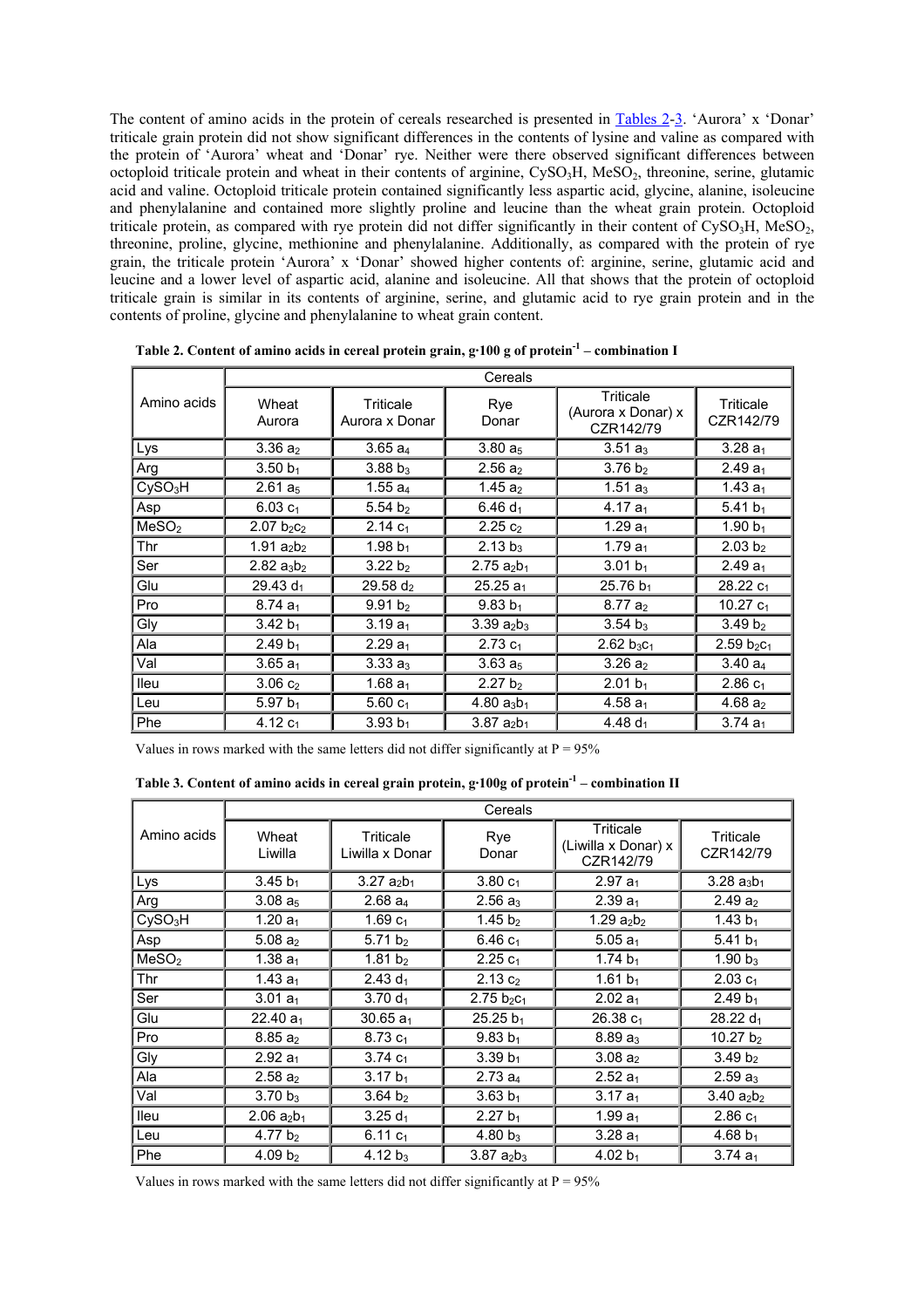Crossing octoploid triticale 'Aurora' x 'Donar' with hexaploid triticale CZR142/79 decreased the contents of aspartic acid, MeSO<sub>2</sub>, threonine, glutamine, proline, leucine or increased glycine, alanine, isoleucine and phenylalanine. The content of lysine, arginine, CySO<sub>3</sub>H, serine, valine did not undergo significant changes. The content of lysine in octoploid triticale 'Liwilla' x 'Donar' grain protein was significantly lower, as compared with 'Donar' rye grain protein. However the octoploid triticale protein researched did not differ in the level of this amino acid as compared with 'Liwilla' grain protein. The octoploid triticale grain protein did not differ significantly in its content of arginine, glutamic acid, valine and phenylalanine from wheat grain protein. The content of the other amino acids researched in octoploid triticale grain protein was significantly higher as compared with wheat protein. Octoploid 'Liwilla' x 'Donar' triticale grain protein did not differ significantly in their content of arginine, valine and phenyloalanine as compared with rye protein. Octoploid triticale grain protein contained significantly less aspartic acid, MeSO<sub>2</sub> and proline, as compared with rye grain protein. At the same time triticale protein contained more of the other amino acids researched as compared with 'Donar' rye protein. The results obtained show that 'Liwilla' x 'Donar' triticale grain protein is similar in its content of amino acids researched to 'Liwilla' wheat grain protein than to 'Donar' rye grain protein. Crossing octoploid 'Liwilla' x 'Donar' (♀) triticale with CZR 142/79 (♂) triticale decreased the content in grain protein of CySO3H. aspartic acid, threonine, serine, glutamic acid, proline, glycine, alanine, isoleucine and leucine. The content of lysine, arginine, MeSO<sub>2</sub>, proline and phenylalanine did not undergo significant changes. The results obtained are partially confirmed by reports of other authors [1,5,14].

#### **CONCLUSIONS**

- 1. The primary forms of octoploid 'Aurora' x 'Donar and 'Liwilla' x 'Donar' triticale obtained showed a higher level of protein than the parent plants (wheat, rye), which can show potential in further breeding and creating high-protein triticale cultivars.
- 2. Crossing the octoploid triticale forms researched with hexaploid triticale CZR142/79 decreases significantly the content of protein only in 'Liwilla' x 'Donar' triticale grain. However introducing components of this line of hexaploid triticale can increase grain yield.
- 3. Octoploid 'Liwilla' x 'Donar' triticale protein contained less lysine as compared with 'Donar' rye protein. However both octoploid triticale forms contained more of this amino acid in protein than the grain protein of the wheat cultivars researched ('Aurora', 'Liwilla').
- 4. Amino acids marked in protein of octoploid triticale forms researched show that 'Aurora' x 'Donar' triticale protein is in this respect more similar to rye protein and 'Liwilla' x 'Donar' triticale protein to wheat protein.

#### **REFERENCES**

- 1. Chna C., Boushuk W., 1970. Nature of proteins in triticale and its parental species. Part I. Solubility characteristics and amino acid composition of endosperm proteins. Can J. Plant Sci. 50, 9-14.
- 2. Cicha E., Stankiewicz C., 1986. Content of nitrogen and amino acids in selected *Triticale* lines. Zesz. Nauk. WSRP w Siedlcach, Rolnictwo 16, 155-168.
- 3. Gogun G.B., 1982. Tritikale vozmožnyj donor ustojciwosti k stabelnoj ržavčine pšenicy [Triticale, a possible resistance donor for wheat stability]. Selchoz. Biol. 17 (3), 368-370.
- 4. Larter E.N., Virdi P.V., Scartth R., 1984. The use of high protein tetraploid wheats and ryes in the improvement of triticale protein content. Eucarpia Conf., Clermont-Ferrand, Francja, INRA Paris, 153-159.
- 5. Mazurek J., Długosz W., 1972. Charakterystyka białka w wybranych formach pszenżyta [Characteristics of protein in selected triticale forms]. Biul. IHAR 3/4, 163-165 [in Polish].
- 6. Rejman S., 1973. Zastosowanie testu Duncana w badaniach biologicznych [Application of Duncan test to biological research]. Prace Inst. Sadownictwa w Skierniewicach, Mat. szkol. 2, 1-9 [in Polish].
- 7. Rutkowska U., 1981. Wybrane metody badania składu i wartości odżywczej żywności [Selected methods of investigating the content and nutritional value of foodstuffs]. PZWL Warszawa, 44-53 [in Polish].
- 8. Stankiewicz C., 1987. Zmienność i współzależność związków zawartych w ziarnie wybranych rodów pszenżyta [Variability and interdependence of compounds contained in grain of selected triticale lines]. WSRP w Siedlcach, Rozpr. Nauk. 22 [in Polish].
- 9. Stankiewicz C., 1998. Studium nad plonowaniem i wartością paszową ziarna pszenżyta w warunkach Wysoczyzny Siedleckiej [Study into yielding and fodder value of triticale grain under the conditions of the Siedlecka Upland]. WSRP w Siedlcach, Rozpr. Nauk. 51 [in Polish].
- 10. Subda H., Karolini-Skaradzińska Z., Gil Z., Czubaszek A., 1995. Zależność wartości wypiekowej mąki pszenżytniej od składu chemicznego [Dependence of baking value of triticale flour on chemical composition]. Rocz. Nauk Roln. 111 A (1-2), 45-54 [in Polish].
- 11. Tarkowski C., 1989. Biologia pszenżyta [Triticale biology]. PWN Warszawa [in Polish].
- 12. Tarkowski C., 1974. The constitution of amino acid proteins of triticale, wheat and rye. Gen. Pol. 15, 393-403.